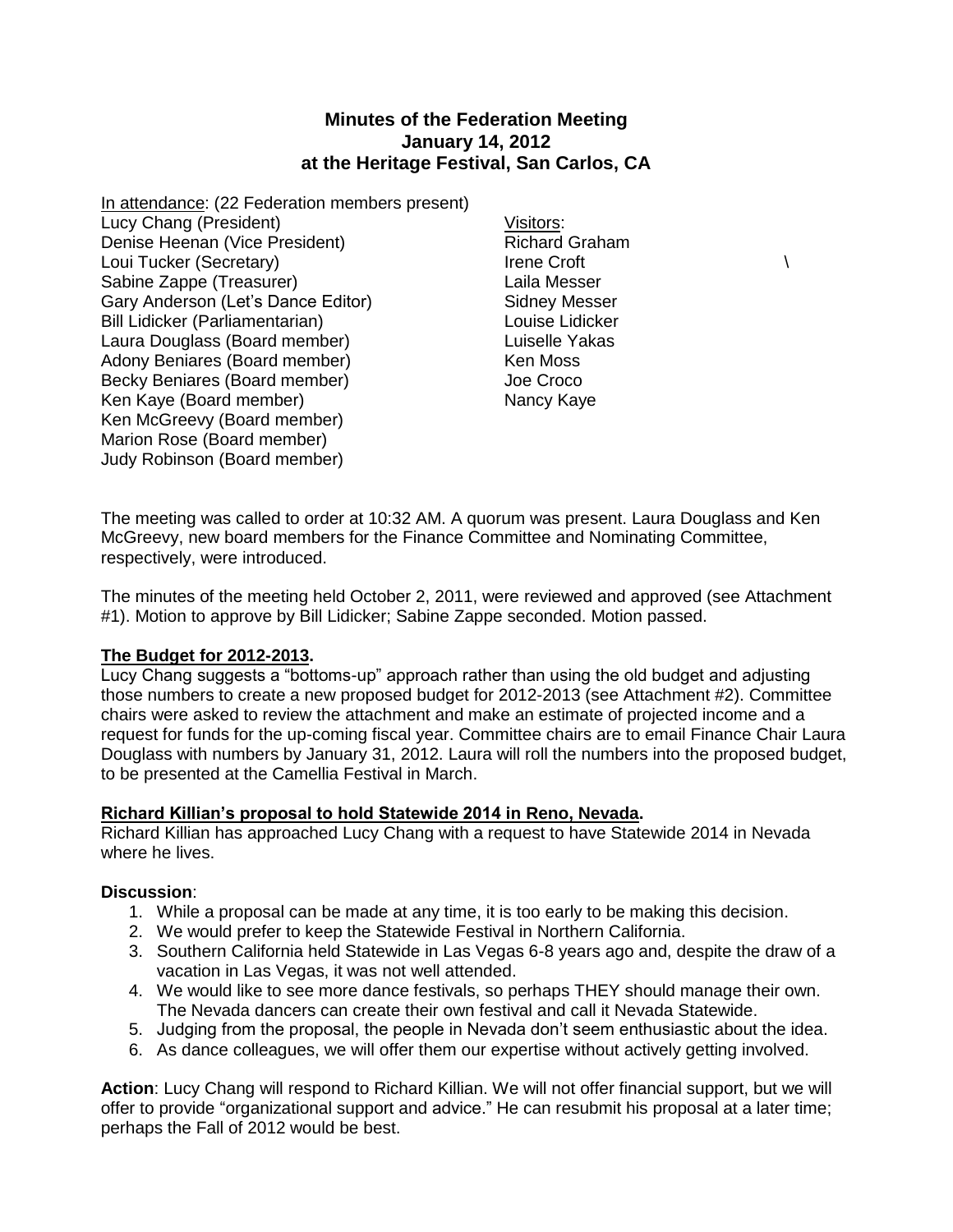### **New Dancers Festivals.**

We have held three New Dancers Festivals; all were successes. The next one is scheduled for Friday, February 10, 2012, in Turlock, the same night that their local dance group meets. Lucy Chang shared a copy of the advertisement they prepare and published in *Let's Dance!* 

### **Discussion**:

- 1. They used the term "Beginners'" instead of "New Dancers" in the fliers. It was felt that the wording of the fliers should be consistent with the earlier festivals.
- 2. In addition, they chose to use the phrase "World Dance" instead "International Dance," another questionable choice.
- 3. Perhaps the Communications Committee or an Officer needs to review the fliers before they are published.
- 4. The Board is nevertheless extremely happy that the Central Valley colleagues are joining the bandwagon and offering folk dancing to new and returning dancers in their community.

**Action**: Lucy Chang will encourage Susan Gregory, who currently prepares advertisements for Federation events, to run final drafts by a Federation officer for a consistency check with Federation goals.

Luiselle Yakas, Chair of the SF venue, reported that next New Dancers Festival will be in conjunction with the Blossom Festival scheduled for Sunday, April 22, 3:30–6:00 PM. Dance teachers and dances are being lined up. It will be for just two hours beginning at 1:00 PM. The Federation's General Assembly Meeting will be held that morning, which includes the election of officers for 2012-2013. This event coincides with National Dance Week.

George Pavel leads a group in Livermore, and they have expressed an interest in holding a new dancers festival in May or June in the Tri-Valley area. We will be hearing more from them as they get organized.

## **Discussion:**

- 1. It is believed that the New Dancers Festivals are a good investment.
- 2. We need to do them for several years to really reap significant rewards.
- 3. We have some anecdotal evidence and some real evidence that these events have resulted in new dancers. At least 8 new dancers have continued to dance after the Peninsula/South Bay NDF and at least there is 1 new dancer who joined the Rossmoor group after attending the Berkeley NDF.
- 4. We need to develop a tool to track new dancers and to better analyze results.
- 5. We should form an ad-hoc sub-committee to "manage" the New Dancers Festivals.
- 6. It has primarily been Lucy Chang who has approached people/groups about holding a New Dancers Festivals with the offer of Federation support. We all need to be more pro-active in this regard.
- 7. Ken Moss had some suggestions for approaching "returning" dancers.

## **Action**:

- 1. A New Dancers Festival Subcommittee will meet at the Festival of the Oaks in February.
- 2. There was a motion by Lucy Chang to hold a "second round" of New Dancers Festivals in 2012-2013 with \$250-\$300 being offered by the Federation to support any local group willing to hold one. Bill Lidicker seconded the motion. Following additional discussion, the motion passed.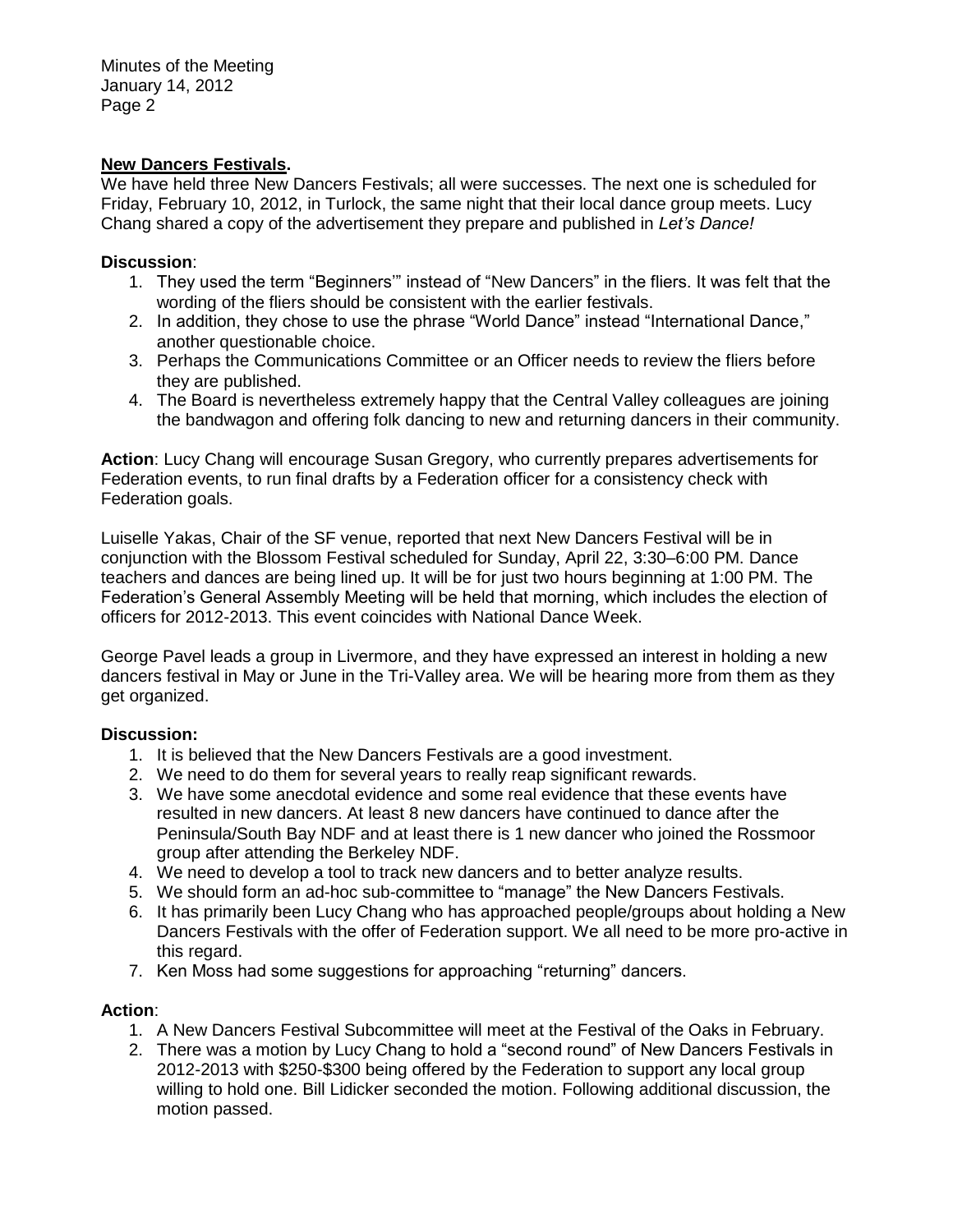### **Maypole Committee.**

Nancy Kaye provided a brief background on this idea. The goal/focus is to engage children (adults are welcome to join) in folk dancing. Nancy anticipates doing something in spring as part of party or festival, perhaps in Golden Gate Park on a weekend afternoon. Changs International FD already does something and one of Changs' dancers, Michel Hardbarger, is trained the same way as Nancy Kaye in the Orff Schulwerk method. They have both worked on Maypole events, which involve singing, parades, banners, etc. Nancy has done this sort of event before, started from scratch and has made it happen. She believes that if she can get some of the children who attend Changs and meet with them three or four times, she can do it.

There will be a short article in the February issue of *Let's Dance!* magazine introducing the idea and the Maypole planning session on Sunday, Feb. 12 at 12:30 at Lucy Chang's home. All Federation members are invited to attend this planning meeting. Children are the future of folk dancing.

It was also suggested that excerpts from a Changs newsletter column called "Kids Korner" that includes interviews with the children who attend Changs' Family Night be submitted for reprinting in *Let's Dance!* Lucy will discuss with Luiselle.

### **Treasurer's Report**

Sabine Zappe reviewed the formatting of her report and pointed out that we are still spending a bit more than we are taking in. There were no questions and the Treasurer's Report was accepted as presented.

### *Let's Dance!* **Magazine**

Gary Anderson reported that he is currently producing 28-page issues, which are more expensive. He is running lots of ads to cover some of the extra cost. He is not in favor of ads per se, especially four or five pages in a row, but they help pay for the magazine. There is plenty of material coming in. Gary has added classified ads again. They are just \$5 per inch, and the seller can run as many inches as desired. These classified ads pay for themselves.

Printing a lot of color is also expensive, so Gary has doubled the rate for color advertisements. Many advertisers are very willing to pay more for color. The Board all believe that *Let's Dance!* magazine is a treasure and thanked Gary for his on-going hard work as Editor.

There was a question about reprinting an article about Virginia Bissel. Gary cannot reprint articles without permission. However Walter Lang went to Virginia Bissel's memorial so possibly he could write something original and submit it. Denise is to approach Walter.

### **Membership Committee**

Marion Rose submitted her membership report. Since our last meeting on October 2, 2011 we have added 19 new members (it should be noted that Sally Howlett dropped out and then signed up again). The second page of Marion's report includes totals in several categories. A few of the "Family" members are actually individuals who have recently changed from an individual to a family membership. There was a question about the people receiving Complimentary Subscriptions.

At Bill Lidicker's suggestion, it was decided we should not be counting as full members the libraries that receive a copy of *Let's Dance!* magazine. They are not members and do not have voting privileges. It was requested that, from now on, the membership list be broken out by Individual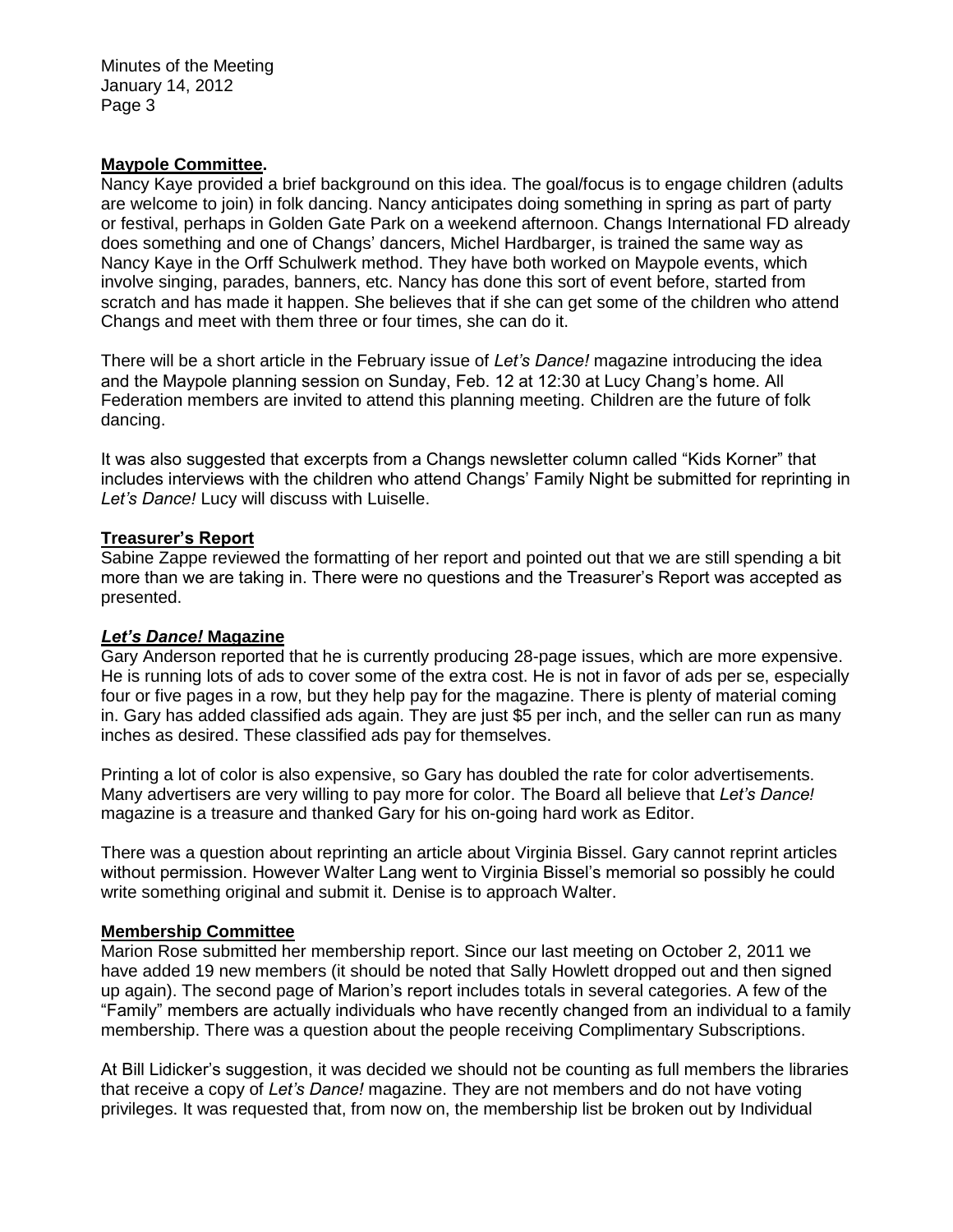Members, Family Members, Groups, and Complimentary Subscriptions with a subtotal of full members, then Libraries and a Grand Total of every entity in the database.

Lucy Chang said that she would like to acknowledge the new Federation members at the Festival that night and give them a carabineer as a gift.

Lucy also mentioned the membership drive that is being publicized: become a new member and/or bring a new member and your name will go into a hat for a drawing for a \$100 American Express gift card.

**Action**: Lucy Chang made a motion to approve the changes in membership, which was seconded by Adony Beniares. The motion passed.

### **Parliamentarian**

Bill Lidicker had no report.

#### **Nominating Committee**

Vice President Denise Heenan confirmed that Ken McGreevy accepted the position of Chair of the Nominating Committee.

#### **Statewide 2012 Committee**

Loui Tucker reported on behalf of Ellie Wiener. Insurance for the event is covered; the website is up and it includes links to the host hotel. Registration can be done on-line or by mailing in a registration form. They are planning a "mailing party" to dance groups that are in the Federation database that will include the advertisement with the registration form on the back.

#### **Insurance Committee**

Ken Kaye reported that he has processed 110 Certificates of Insurance, and most of these will have to be reissued each year. Some clubs are requesting them for their special events. It was mentioned again that Federation membership by the groups is now handled by the Membership Committee and not the Insurance Committee.

A letter is being drafted that will go out this spring to each group that currently participated in the Federation insurance. That letter will request just two things: (1) the average number of dancers; and (2) confirmation that they are current members of the Federation. The number of dancers will be used to calculate the total insurance premium and from that the insurance cost for each club.

There was also an email sent out to insured clubs reminding them that no alcohol can be served at Federation events because it puts their insurance in jeopardy.

There was an email sent out also regarding how to submit a claim. The first step is to notify either Ken Kaye or Loui Tucker, who will notify the insurance company. Once the insurance company is made aware of the claim, then there are reports that need to be filled out.

#### **Nominating Committee**

Ken McGreevy provided an interim report. Ken said he solicited two people to work with him on the Nominating Committee. One declined, and one had not yet responded. It appears he may have to operate as a committee of one. More committee members are able to broaden the search.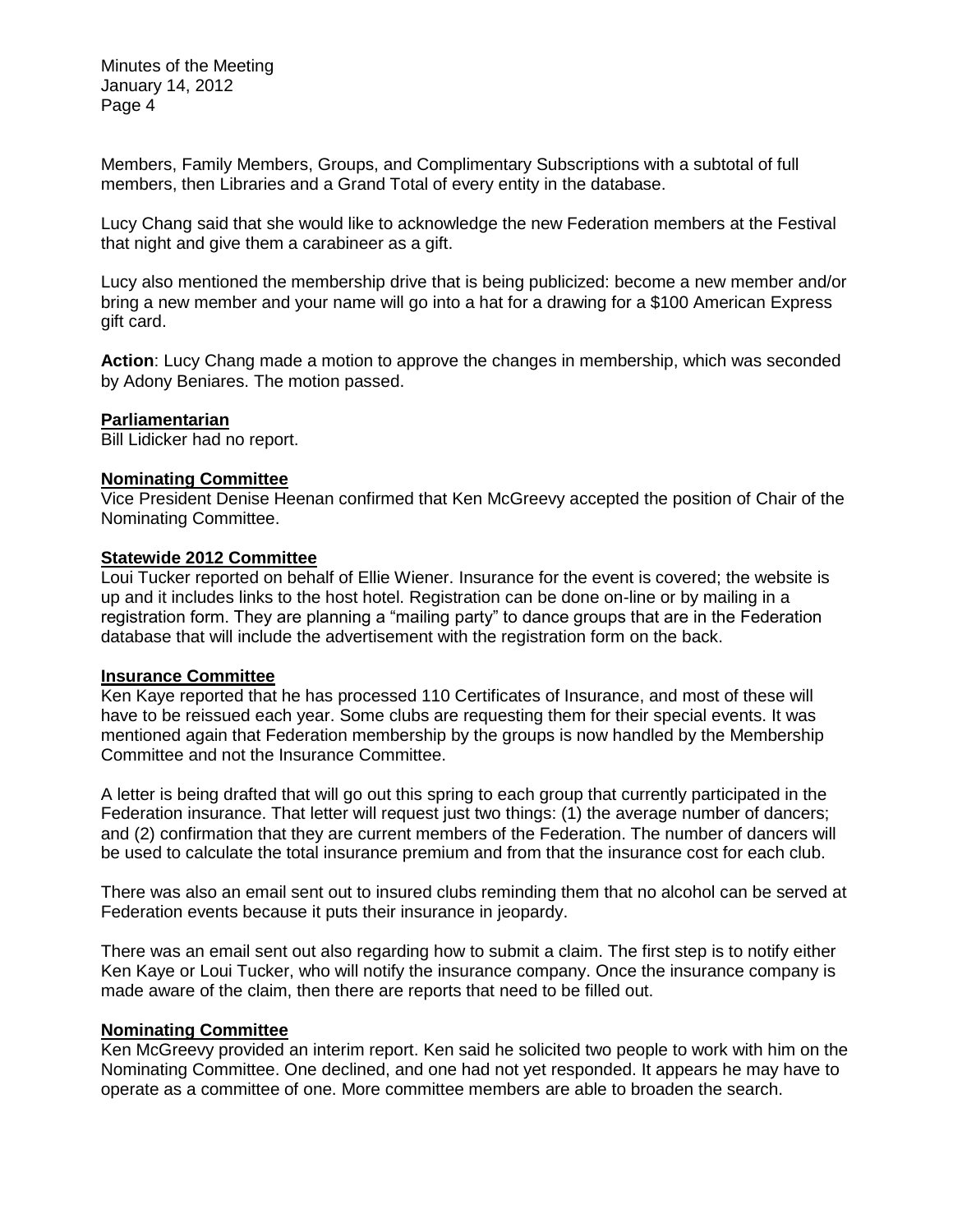Hollis Radin of Palo Alto has expressed an interest in serving a Vice President. She wants to talk to Denise Heenan, the current vice president to discuss the job duties and responsibilities. Denise is to let Hollis know she is available to answer questions.

## **Discussion**:

- 1. The General Election will be held in April at a meeting before the Blossom Festival.
- 2. Thirty days prior to the voting there must be a public announcement. This is typically done via an announcement in *Let's Dance!* magazine.
- 3. In order to meet the 30-days-before deadline, the announcement must appear in the March issue, which means it must be submitted to Gary Anderson by February 1.
- 4. The process of organizing the Nominating Committee and getting the members started on soliciting candidates needs to start much earlier. This has been an on-going problem for every vice president. Lucy is looking into proposing that the Nominating Committee be present for the whole year and not just for a limited time and role.
- 5. Ken will be working during the next 2-3 weeks on getting a slate of officers.

# **Scholarship Committee**

Lucy Chang reported for Connie Hull. Both Lucy and Connie believe the SOP needs to be updated and they are working on revisions to be presented to the Board. They are focusing on including a requirement that recipients give something back to the Federation.

## **Promotion Committee**

Lucy Chang reported for Dan Unger. Given a past recent experience where the Promotion Committee acted inconsistently from the Federation goals and programs, Lucy and Dan will work on updating the Promotion Committee's SOP. The focus is to clarify that the Promotion Committee should not be quite so independent and should instead be operating in conjunction with the Federation Board to be sure there is symbiotic and joint execution of Federation goals and Promotion Fund goals.

# **Publicity Committee**

Loui Tucker and Lucy Chang reported that Susan Gregory is currently working on another Etiquette Cartoon to be published in *Let's Dance!* magazine. The subject is the problem of people having conversations in the middle of the dance floor instead of moving to the sidelines.

## **Archives Committee**

Adony Beniares and Loui Tucker reported that the Archives Committee needs to set a date to sort the new materials received and to dispose of extras and duplicates. The Committee is in the process of setting up another informal meeting of "Village Elders" to review a collection of blackand-white photographs than need to be identified.

## **Institute Committee**

Judy Robinson reported that the workshop teachers are ready for the institute that follows lunch. The CDs and copies of a syllabus of dance notations were made and they are ready for sale. Adony will manage the music for the teachers.

Luiselle Yakas will be the next Institute Committee Chair.

## **Discussion**:

1. Festival of the Oaks is the next festival that will have a workshop, but the organizers traditionally have set up their own institute and decided on the teacher. The Institute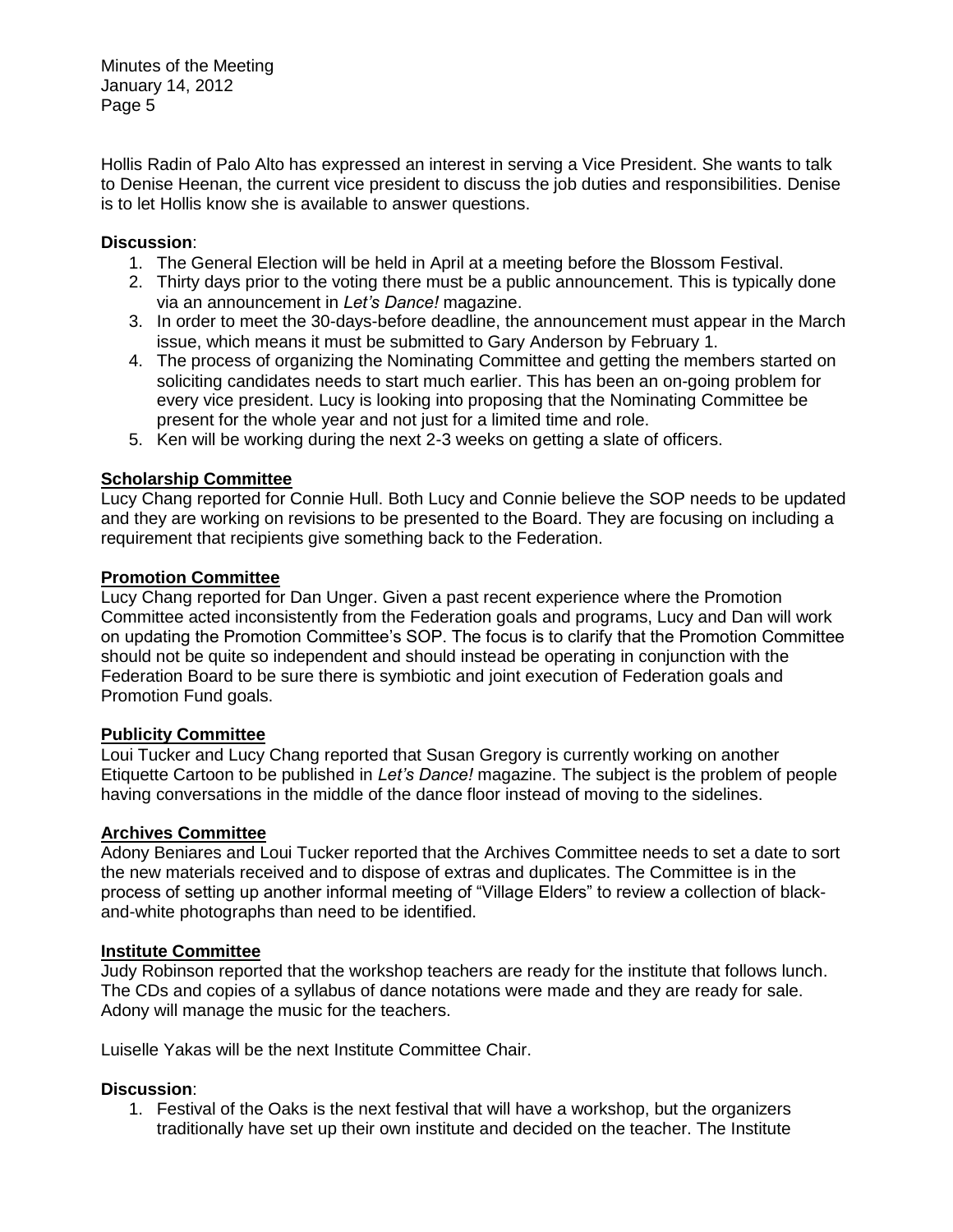> Committee should at least contact the Festival of the Oaks organizers and offer their assistance.

- 2. Denise Heenan said that when she was Institute Committee Chair, Heritage Festival, Statewide and Fresno used to be the only institutes in which the Institute Committee was involved.
- 3. The festival's hosting committee does not need to use the Institute Committee.
- 4. The Institute Committee needs to be more visible, more helpful, more hands-on beyond the Heritage and Statewide. If it is a Federation event, the Federation needs to have visibility and needs to have some input and control
- 5. The Institute Committee SOP definitely needs updating and rewriting and all parties need to know the way the Institute Committee works. Lucy and Luiselle will work on revising this committee's job description. This is a very important committee.
- 6. Camellia Festival has presented a similar situation. It is technically a Federation event, but the locals manage everything without Institute Committee assistance, knowledge, or input.
- 7. Board members should make an effort to attend institutes/festivals. Vick Vickland will be arranging for a room for the Federation Board meeting at the Camellia Festival in March.

## **Research Committee**

Cricket Rayburn was not present and there was no report.

## **'Maverick' Committees**

There have been some instances when committees have (1) acted on their own without communication with or oversight or review by the President or other Officers, (2) acted in ways not in line with the current Federation programs, or (2) without awareness of the scope of its role as a committee. Lucy, working with the respective Chairs, and with the assistance of other Officers, is revising the Committees' job descriptions (SOP) to clarify the roles and responsibility.

## **Increasing Folk Dance and Federation Visibility**

- A. The Board members had a brainstorming session on the idea of organizing a flashmob.
	- 1. These are events that are choreographed and filmed and, if sufficiently spectacular, can go viral on youtube.com.
	- 2. The secret of a flashmob is to look disorganized, but be very organized.
	- 3. Flashmobs require considerable work ahead of time and behind the scenes to be successful.
	- 4. Laura Douglass discussed a very large dance convention at South Lake Tahoe, the problems that arise having to do with the sound system, too few people watching to make it interesting, etc.
	- 5. Security is sometimes a problem. If not cleared in advance, security may shut it down.
	- 6. The whole point of a flashmob is to film it, post it, and get the video to go viral.
	- 7. Loui Tucker provided a variation on the flashmob idea, a group in northwest Oregon that goes to a local mall, gets permission to put up speakers, and the dancers just assemble and dance while people walk by around the mall. They have fliers and other advertising being passed out to people walking by. This is public dancing, specifically targets and attracts locals, and does not require videotaping.
	- 8. Another idea presented: dancing at local parks. Sierra Singles used to dance at Mitchell Park. The Rose Garden in San Jose would work very well in a similar role.
	- 9. We have three local airports. Lucy had sent to the Board members video of a flash mob event held at Denver airport in November 2011. National Dance Week is coming up in April. If we can manage to get folk dancing at an airport, we might get TV and newspaper coverage.